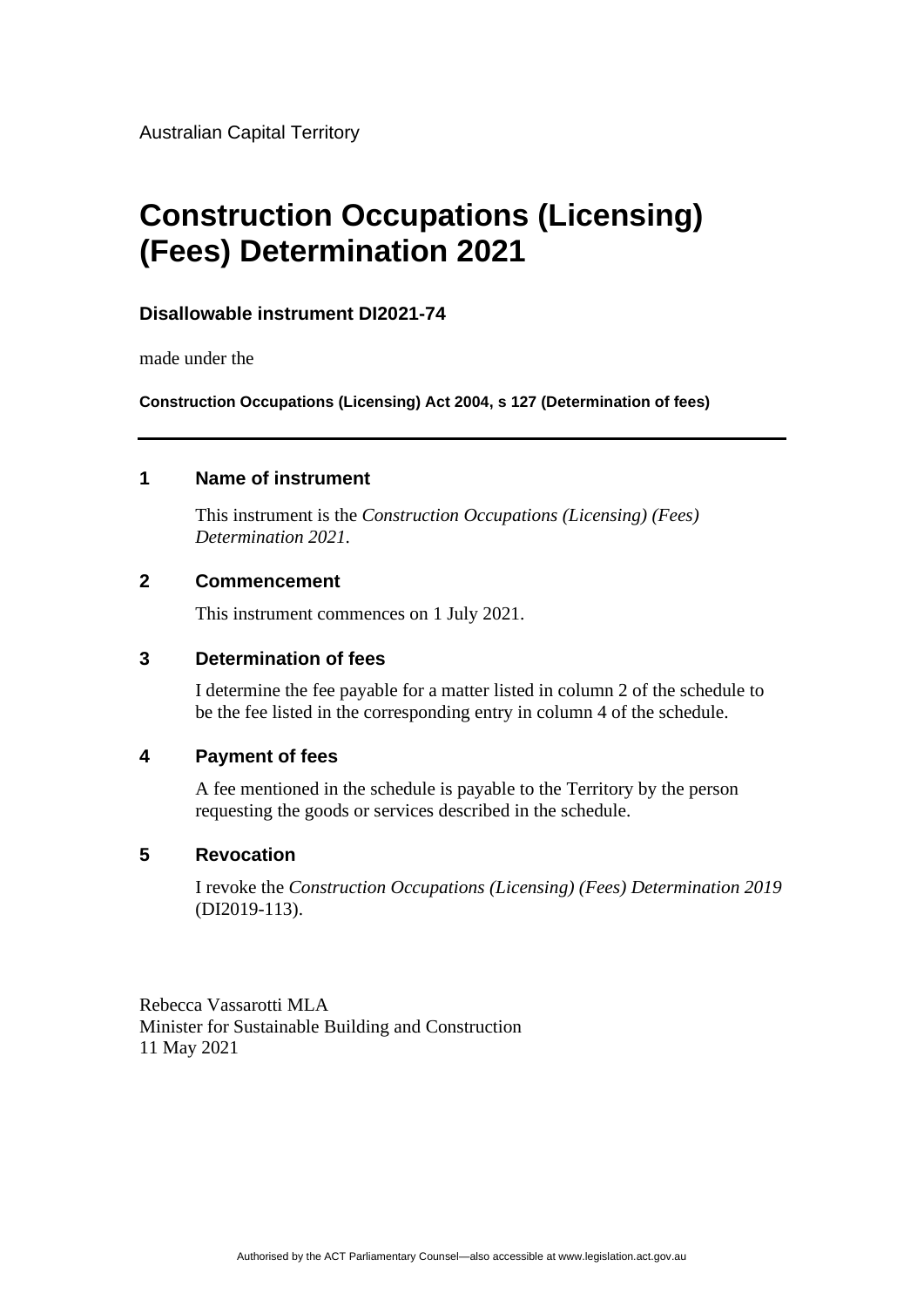**Schedule** (see s 3)

| <b>Column 1</b><br><b>Relevant</b>              | <b>Column 2</b><br>Description of Matter for which fee is                                                                                                                                                                                                                             | <b>Column 3</b><br><b>Fee Payable</b> | <b>Column 4</b><br><b>Fee Payable</b> |
|-------------------------------------------------|---------------------------------------------------------------------------------------------------------------------------------------------------------------------------------------------------------------------------------------------------------------------------------------|---------------------------------------|---------------------------------------|
| <b>Section for</b><br>which a fee is<br>payable | payable                                                                                                                                                                                                                                                                               | <b>GST</b> exempt<br>2020-21          | <b>GST</b> exempt<br>\$<br>2021-22    |
| Section 17                                      | Application fee for an individual licence in<br>the construction occupation of <b>Builder</b><br>Occupation Classes A, B and C, if the<br>application is made online.                                                                                                                 | 800.00                                | 814.00                                |
| Section 17                                      | Application fee for an individual licence in<br>the construction occupation of <b>Builder</b> ,<br>Occupation Classes A, B and C, if the<br>application is made in person or via post.                                                                                                | 840.00                                | 855.00                                |
| Section 17                                      | Application fee for an individual licence in<br>the construction occupation of <b>Builder</b><br>Occupation Class D, if the application is<br>made online.                                                                                                                            | 461.00                                | 469.00                                |
| Section 17                                      | Application fee for an individual licence in<br>the construction occupation of Builder<br><b>Construction Occupation Class D, if the</b><br>application is made in person or via post.                                                                                                | 506.00                                | 515.00                                |
| Section 17                                      | Application fee for an individual licence in<br>the construction occupation of <b>Building</b><br><b>Assessor, Building Surveyor, Electrician,</b><br><b>Gas Appliance Worker, Plumbing Plan</b><br>Certifier or Works Assessor, if the<br>application is made online.                | 245.00                                | 249.00                                |
| Section 17                                      | Application fee for an individual licence in<br>the construction occupation of <b>Building</b><br><b>Assessor, Building Surveyor, Electrician,</b><br><b>Gas Appliance Worker, Plumbing Plan</b><br>Certifier or Works Assessor, if the<br>application is made in person or via post. | 268.00                                | 273.00                                |
| Section 17                                      | Application fee for an individual licence in<br>one or more of the construction occupations<br>Plumber, Drainer and Gasfitter, if the<br>application is made online.                                                                                                                  | 245.00                                | 249.00                                |
| Section 17                                      | Application fee for an individual licence in<br>one or more of the following construction<br>occupations: Plumber, Drainer and<br>Gasfitter, if the application is made in<br>person or via post.                                                                                     | 268.00                                | 273.00                                |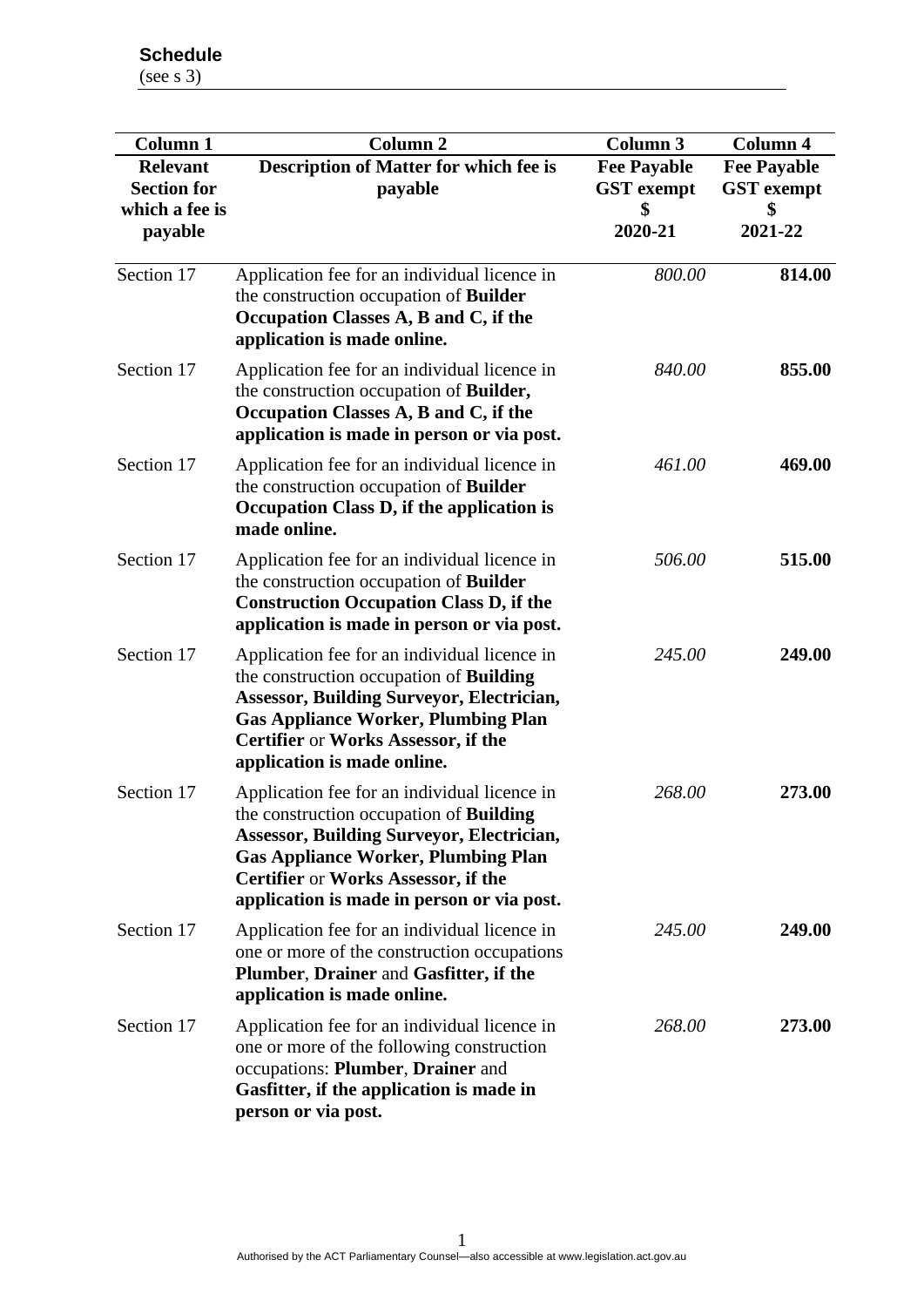**Schedule** (see s 3)

**Column 1 Column 2 Column 3 Column 4 Relevant Section for which a fee is payable Description of Matter for which fee is payable Fee Payable GST exempt \$ 2020-21 Fee Payable GST exempt \$ 2021-22** Section 17 Application fee for a partnership or corporation licence in the construction occupation of **Builder, if the application is made online.** *549.00* **559.00** Section 17 Application fee for a partnership or corporation licence in the construction occupation of **Builder, if the application is made in person or via post.** *604.00* **615.00** Section 17 Application fee for a partnership or corporation licence in the construction occupation of **Building Surveyor, Electrician, Plumbing Plan Certifier** or **Works Assessor, if the application is made online.** *154.00* **156.00** Section 17 Application fee for a partnership or corporation licence in the construction occupation of **Building Surveyor, Electrician, Plumbing Plan Certifier** or **Works Assessor, if the application is made in person or via post.** *168.00* **171.00** Section 17 Application fee for a partnership or corporation licence in one or more of the construction occupations **Drainer, Gasfitter**  and **Plumber, if the application is made online.** *154.00* **156.00** Section 17 Application fee for a partnership or corporation licence in one or more of the construction occupations **Drainer, Gasfitter**  and **Plumber, if the application is made in person or via post.** *168.00* **171.00** Section 17 Application fee for a licence in the occupation class of **Owner Builder for a class 1 or class 2 structure, if the application is made online.** *245.00* **249.00** Section 17 Application fee for a licence in the construction occupation **Builder** occupation class **Owner Builder for a class 1 or class 2 structure, if the application is made in person or via post.** *263.00* **268.00**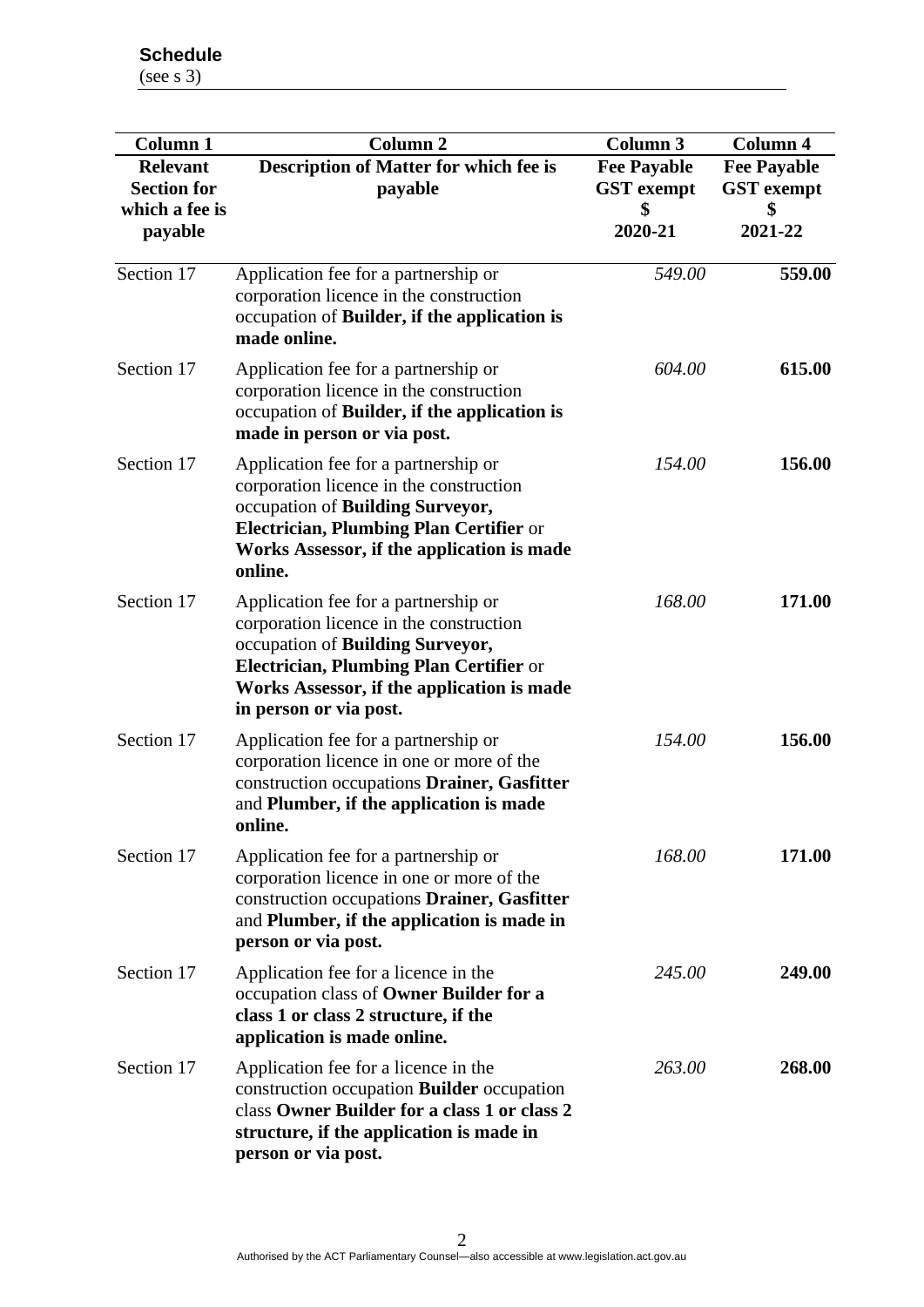| <b>Column 1</b><br><b>Relevant</b><br><b>Section for</b><br>which a fee is<br>payable | <b>Column 2</b><br>Description of Matter for which fee is<br>payable                                                                                                                                                                                                   | <b>Column 3</b><br><b>Fee Payable</b><br><b>GST</b> exempt<br>2020-21 | <b>Column 4</b><br><b>Fee Payable</b><br><b>GST</b> exempt<br>2021-22 |
|---------------------------------------------------------------------------------------|------------------------------------------------------------------------------------------------------------------------------------------------------------------------------------------------------------------------------------------------------------------------|-----------------------------------------------------------------------|-----------------------------------------------------------------------|
| Section 17                                                                            | Application fee for a licence in the<br>construction occupation <b>Builder</b> occupation<br>class Owner Builder for a class 10a<br>structure only, if the application is made<br>online.                                                                              | 183.00                                                                | 186.00                                                                |
| Section 17                                                                            | Application fee for a licence in the<br>construction occupation <b>Builder</b> occupation<br>class of Owner Builder for a class 10<br>structure only, if the application is made in<br>person or via post.                                                             | 192.00                                                                | 195.00                                                                |
| Section 127                                                                           | Fee for each month the expiry date for an<br>individual licence is adjusted to align the<br>expiry dates of construction occupations<br>licence the applicant holds.                                                                                                   | 26.00                                                                 | 26.00                                                                 |
| Section 17                                                                            | Licence term fee for a period of one (1) year<br>for an individual licence in the construction<br>occupation of Builder (other than Owner-<br><b>Builder class) and Building Surveyor.</b>                                                                             | 322.00                                                                | 327.00                                                                |
| Section 17                                                                            | Licence term fee per month, or part thereof,<br>for a licence granted by the Registrar for a<br>shorter period than the applicant applied for<br>in the construction occupation of <b>Builder</b><br>(other than Owner-Builder class) and<br><b>Building Surveyor.</b> | 30.00                                                                 | 31.00                                                                 |
| Section 17                                                                            | Licence term fee for a period of one (1) year<br>for licences in construction occupations<br><b>Building Assessor, Electrician, Gas</b><br><b>Appliance Worker, Plumbing Plan</b><br><b>Certifier or Works Assessor.</b>                                               | 180.00                                                                | 183.00                                                                |
| Section 17                                                                            | Licence term fee for a period of one $(1)$ year<br>for one or more of the construction<br>occupations Drainer, Gasfitter and<br>Plumber.                                                                                                                               | 180.00                                                                | 183.00                                                                |
| Section 17                                                                            | Licence term fee per month, or part thereof,<br>for a licence granted by the Registrar for a<br>shorter period than the applicant applied for<br>in any construction occupation other than<br><b>Builder (excluding Owner-Builder class)</b><br>and Building Surveyor. | <i>20.00</i>                                                          | <b>20.00</b>                                                          |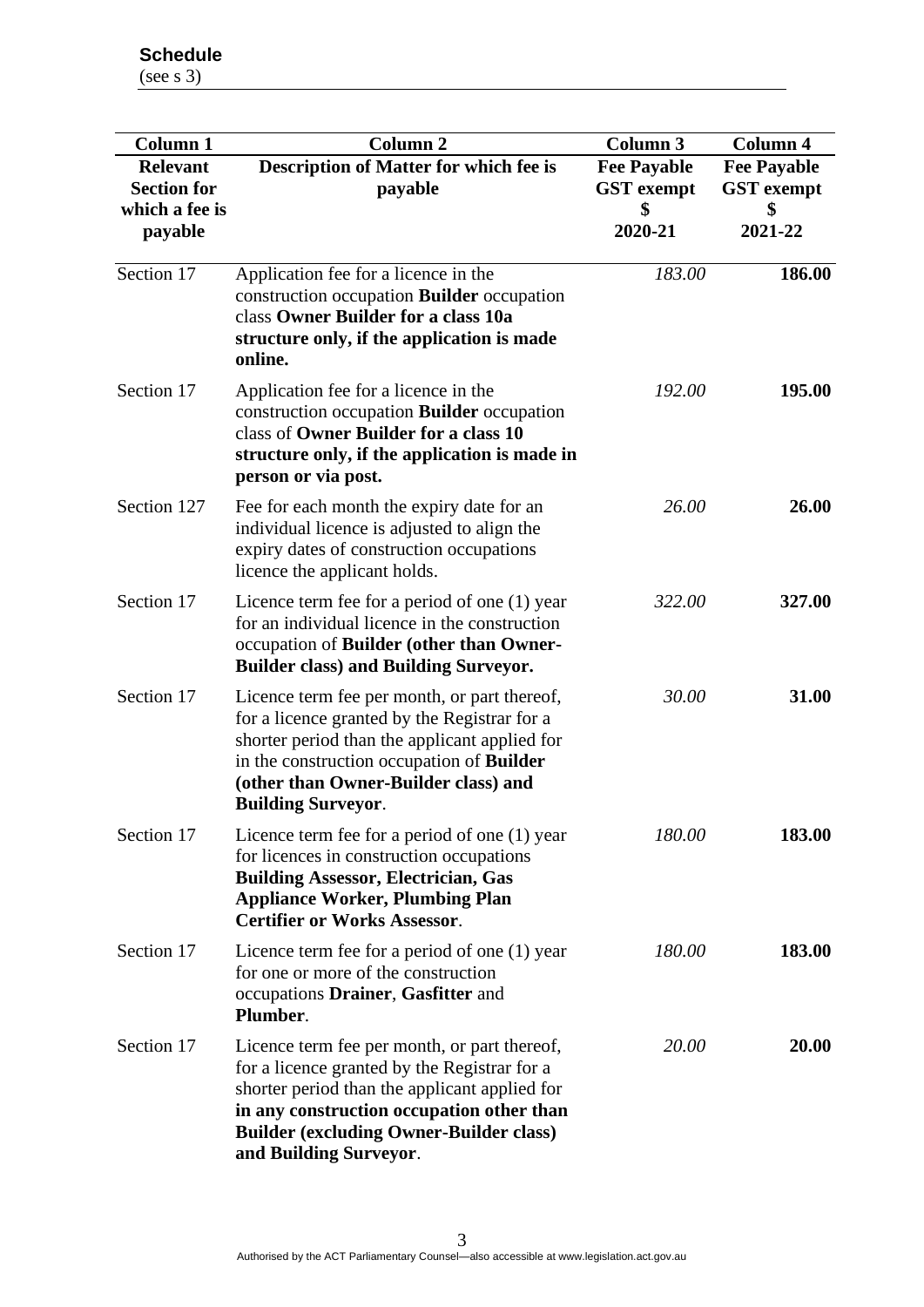| <b>Column 1</b>                                                    | <b>Column 2</b>                                                                                                                                                                                                                                                                                                                                                                                                                                                                           | Column 3                                           | Column 4                                           |
|--------------------------------------------------------------------|-------------------------------------------------------------------------------------------------------------------------------------------------------------------------------------------------------------------------------------------------------------------------------------------------------------------------------------------------------------------------------------------------------------------------------------------------------------------------------------------|----------------------------------------------------|----------------------------------------------------|
| <b>Relevant</b><br><b>Section for</b><br>which a fee is<br>payable | <b>Description of Matter for which fee is</b><br>payable                                                                                                                                                                                                                                                                                                                                                                                                                                  | <b>Fee Payable</b><br><b>GST</b> exempt<br>2020-21 | <b>Fee Payable</b><br><b>GST</b> exempt<br>2021-22 |
|                                                                    |                                                                                                                                                                                                                                                                                                                                                                                                                                                                                           |                                                    |                                                    |
| Section 17                                                         | Licence Term fee for a period of three $(3)$<br>years for construction occupations<br><b>Electrician or Gas Appliance Worker.</b>                                                                                                                                                                                                                                                                                                                                                         | 380.00                                             | 387.00                                             |
| Section 17                                                         | Licence Term fee for a period of three $(3)$<br>years for one or more of the construction<br>occupations Drainer, Gasfitter and<br>Plumber.                                                                                                                                                                                                                                                                                                                                               | 380.00                                             | 387.00                                             |
| Section 17                                                         | Licence fee for a licence under any<br>construction occupation or occupation class,<br>or endorsement on a licence for inspectors<br>employed by the Territory if the licence or<br>endorsement is required as part of their<br>employment.                                                                                                                                                                                                                                               | Nil                                                | <b>Nil</b>                                         |
| Section 17                                                         | Application fee for a licence in construction<br>occupation Building Assessor, Building<br><b>Surveyor, Plumbing Plan Certifier or</b><br><b>Works Assessor</b> , if the applicant previously<br>held a licence in the same occupation or<br>occupation class, and the licence has expired,<br>other than as a result of occupational<br>discipline or refusal to renew the licence, and<br>the date the licence expired is not greater than<br>one year before the date of application.  | 66.00                                              | 66.00                                              |
| Section 17                                                         | Application fee for a licence in construction<br>occupation Builder - Class D, Gas<br><b>Appliance Worker, Electrician, Drainer,</b><br>Gasfitter or Plumber, if the applicant that<br>previously held a licence in the same<br>occupation or occupation class, if the licence<br>expired other than as a result of occupational<br>discipline or refusal to renew the licence, and<br>the date the licence expired is not greater than<br>five (5) years before the date of application. | 66.00                                              | 66.00                                              |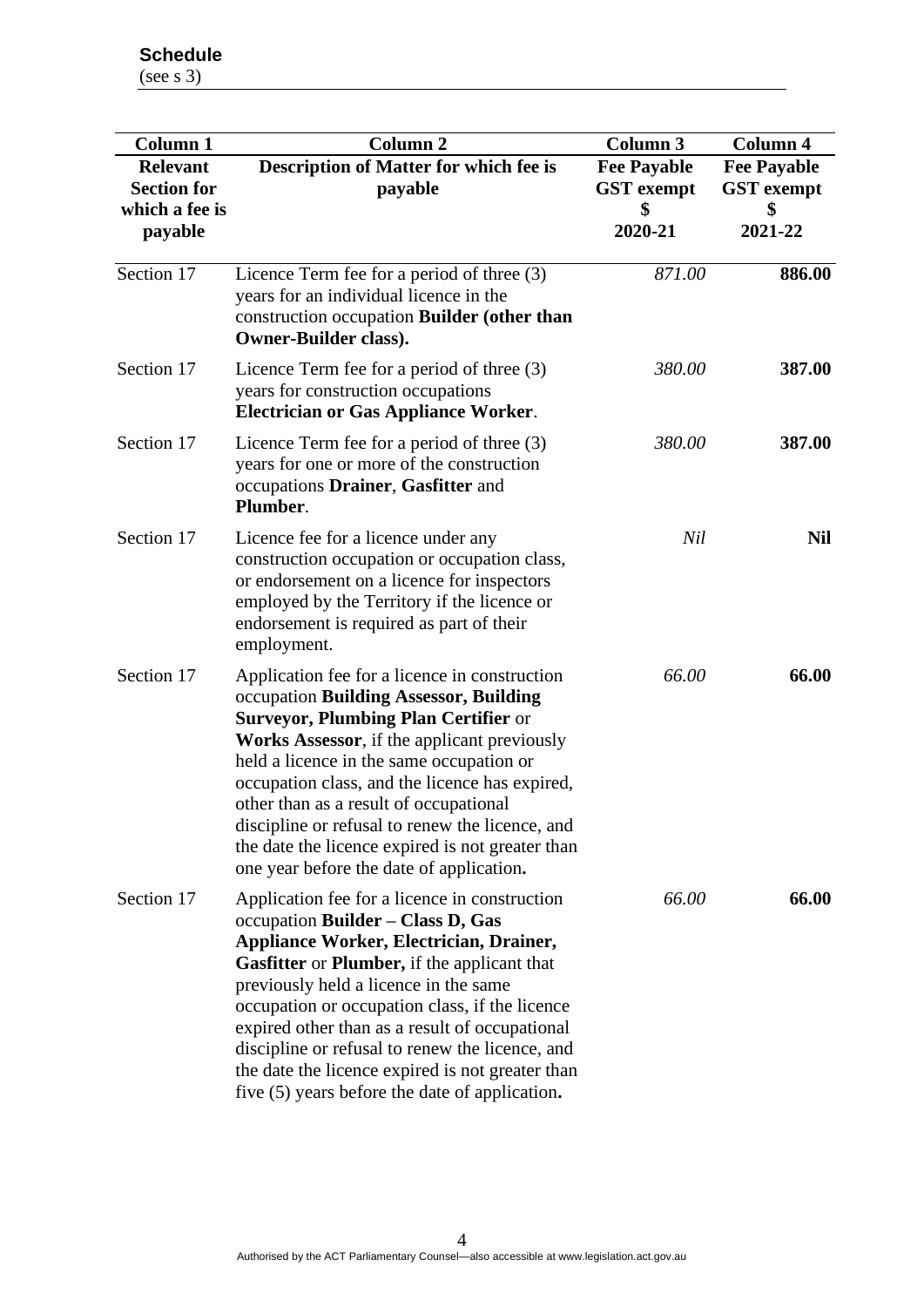**Schedule** (see s 3)

| <b>Column 1</b><br><b>Relevant</b><br><b>Section for</b><br>which a fee is | Column <sub>2</sub><br>Description of Matter for which fee is<br>payable                                                                                                                                                                                                                                                                                                                            | Column 3<br><b>Fee Payable</b><br><b>GST</b> exempt | Column 4<br><b>Fee Payable</b><br><b>GST</b> exempt |
|----------------------------------------------------------------------------|-----------------------------------------------------------------------------------------------------------------------------------------------------------------------------------------------------------------------------------------------------------------------------------------------------------------------------------------------------------------------------------------------------|-----------------------------------------------------|-----------------------------------------------------|
| payable                                                                    |                                                                                                                                                                                                                                                                                                                                                                                                     | 2020-21                                             | 2021-22                                             |
| Section 17                                                                 | Application fee for an individual licence in<br>any construction occupation licence, if the<br>application is made under the principles of<br>mutual recognition.                                                                                                                                                                                                                                   | 245.00                                              | 249.00                                              |
| Section 17                                                                 | Application fee for a licence in construction<br>occupation in occupation class A, B or C, if<br>the applicant previously held a licence in the<br>same occupation class, and the licence<br>expired other than as a result of occupational<br>discipline or refusal to renew the licence, and<br>the date the licence expired is not greater than<br>twelve months before the date of application. | 424.00                                              | 432.00                                              |
| Section 30                                                                 | Application for specialist building work<br>endorsement                                                                                                                                                                                                                                                                                                                                             | 249.00                                              | 253.00                                              |
| Section 31                                                                 | Application for backflow prevention testing<br>endorsement                                                                                                                                                                                                                                                                                                                                          | 67.00                                               | 67.00                                               |
| Section 31A                                                                | Application for additional software<br>endorsement                                                                                                                                                                                                                                                                                                                                                  | 67.00                                               | 67.00                                               |
| Section 31B                                                                | Application for gas appliance work                                                                                                                                                                                                                                                                                                                                                                  | 67.00                                               | 67.00                                               |
| Section 127                                                                | Fee for the replacement of a licence card                                                                                                                                                                                                                                                                                                                                                           | 51.00                                               | 52.00                                               |
| Section 127                                                                | Fee for the change of details where a new<br>licence card is required                                                                                                                                                                                                                                                                                                                               | 51.00                                               | 52.00                                               |
| Section 127                                                                | Application Fee for the appointment of a<br>nominee or nominees, if the appointment is<br>not at the time of application for the relevant<br>corporation or partnership licence application                                                                                                                                                                                                         | 26.00                                               | 26.00                                               |
| Section 8A                                                                 | Energy efficiency rating statement lodgement<br>fee - for the Civil Law (Sale of Residential<br>Property) Act 2003 or Residential Tenancies<br>Act 1971                                                                                                                                                                                                                                             | 36.00                                               | 36.00                                               |
| Section 8A                                                                 | Energy efficiency certificate lodgement fee -<br>for a class 2 sole occupancy unit or class 4<br>part of a building for compliance with the<br>Building Act 2004 (up to and including 5<br>resubmissions/revisions)                                                                                                                                                                                 | 34.00                                               | 34.00                                               |